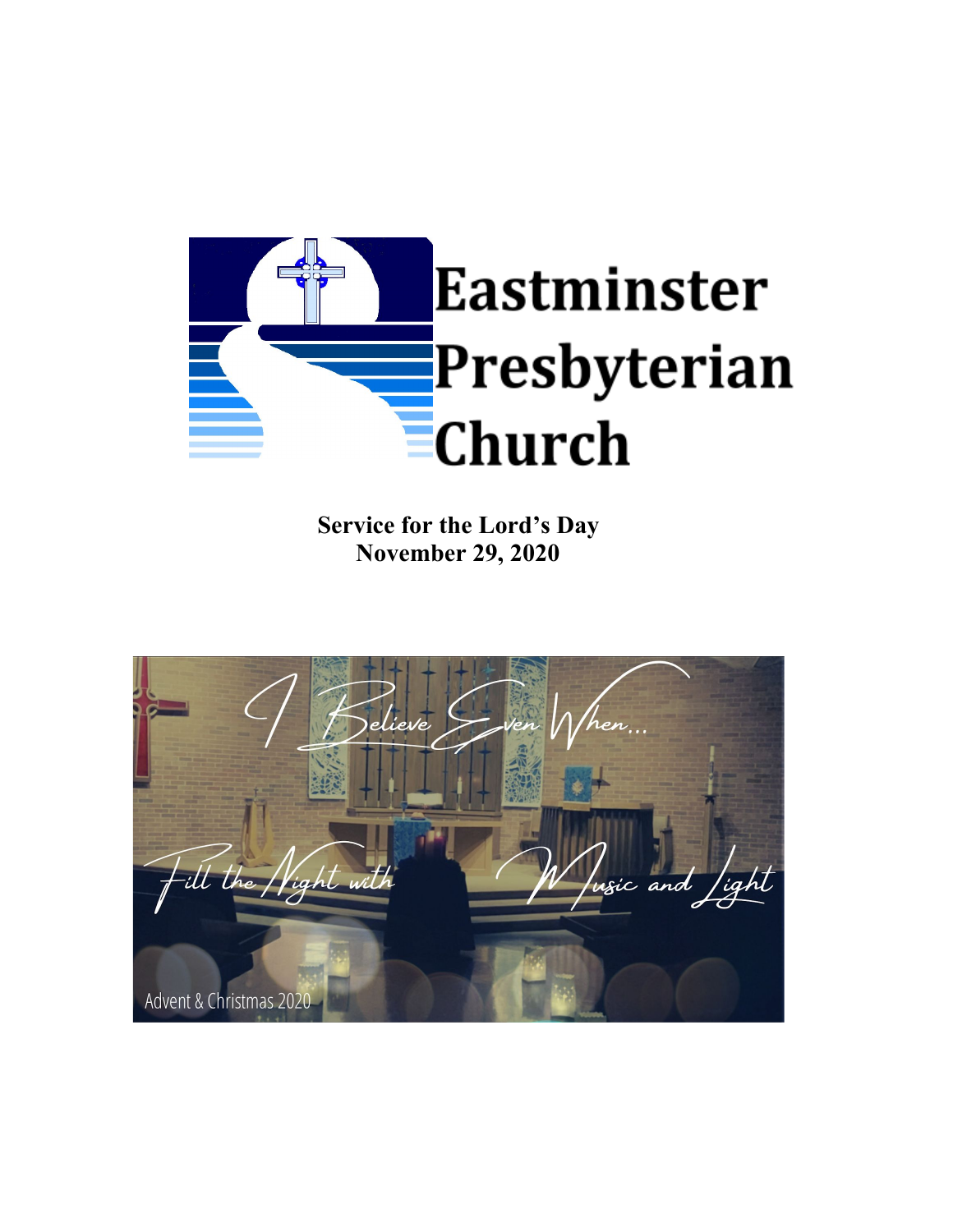### **ORDER OF WORSHIP FOR THE LORD'S DAY First Sunday of Advent**

November 29, 2020 10:00 a.m.

### **GATHERING**

#### **Prelude**

#### **Welcome & Announcements**

The grace of our Lord Jesus Christ be with you. *And also with you.*

#### **Threshold Moment & Lighting of Candles**



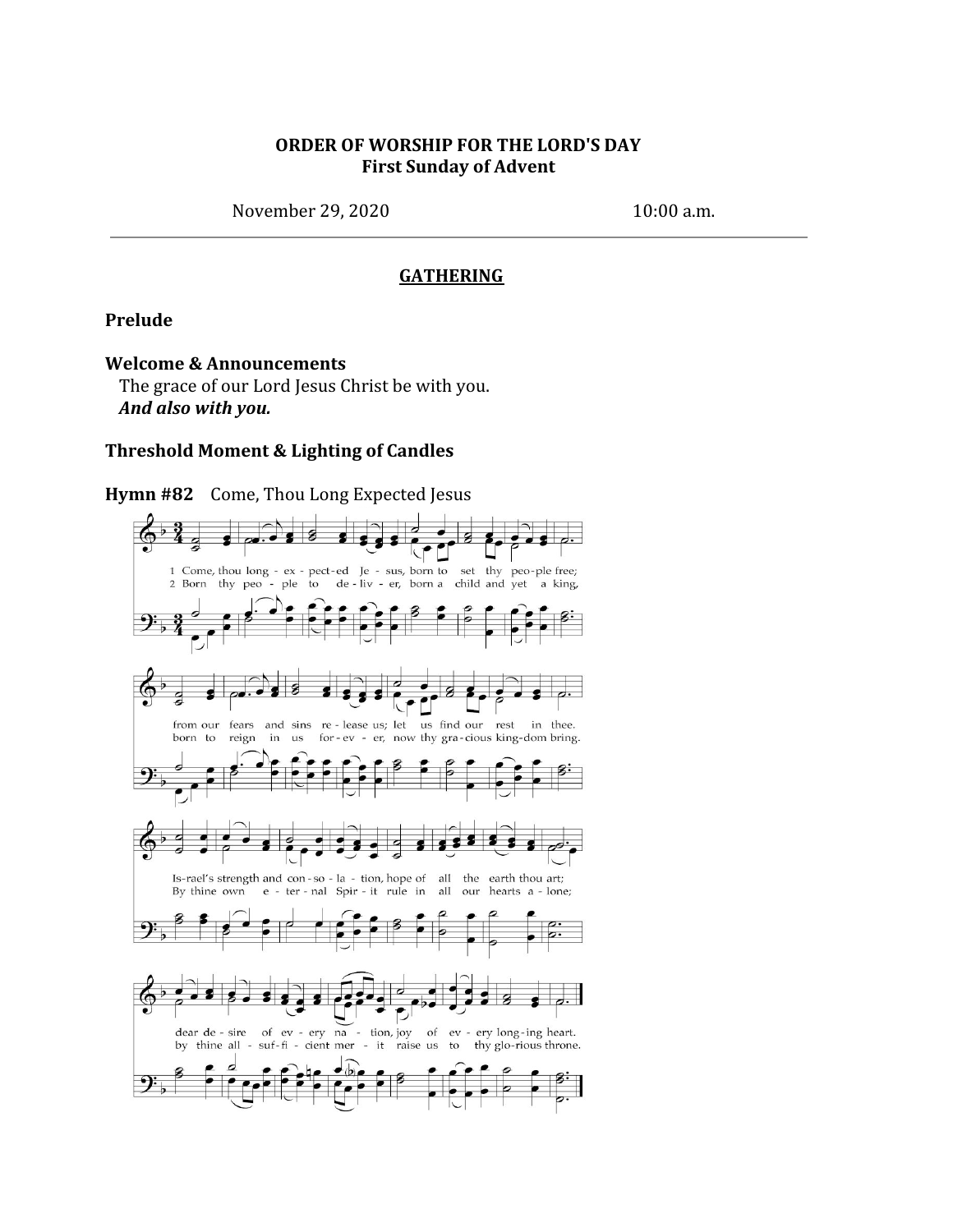## **Call to Confession**

**Prayer of Confession** *by Beth Merill Neel Holy God, we aspire to love and trust you, But so often we get in the way of ourselves. We see only the deep sadness of the world, and do not notice your people at work amid the sorrow. We assume that things will never get better, And do not see all that is good, even now. We close our eyes and complain about the darkness, Rather than see the light that shines all around us. Help us, Holy One. Help us to grow in love and trust, in compassion and hope, so that as the Christ Child comes to us once again, We will see him, and know him, and rejoice. Amen.*

## **Silent Confession**

## **Declaration of God's Grace**

## **Passing of the Peace**

*Take out your phone and text to a church member, friend or family member - "The Peace of Christ be with you."*

# **PROCLAIMING THE WORD**

### **Children's Message**

**Prayer for Illumination** *adapted from a poem by Ann Weems Holy God, you are the One who comes to us in a burning bush, in an angel's song, in a newborn child.*

*You cannot be found locked in a church, stuck in a sanctuary that we cannot gather in right now. For you will be where you will be, with no constraints, no predictability.*

*God remind us that destruction has no power, and even death cannot stop the living, for you will be born where you will be born, you come to us you come even to the places we call godforsaken, like a stable in Bethlehem.*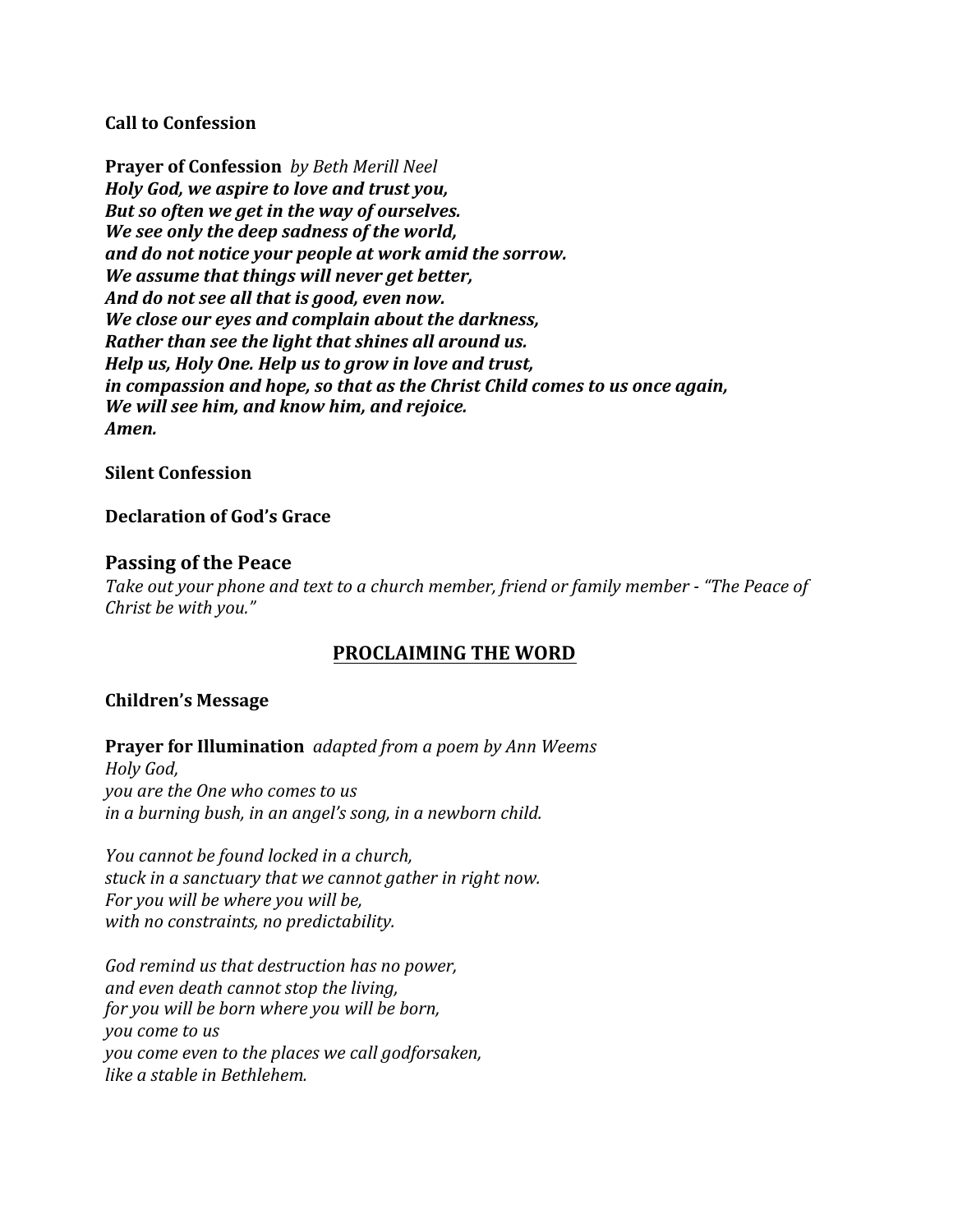*Open our eyes to watch, for we know not when you come. Open our ears to listen, and our hearts to hope, for you come bringing hope, peace, joy and love. Amen.*

**Scripture Readings** Isaiah 40:1-11

**Special Music** *Lo, How A Rose E'er Blooming* John M. Rasley

**Scripture Reading** Mark 1:1-15

**Sermon** "I Believe in the Sun: Christmas at Mark's House"

# **RESPONDING TO THE WORD**

### **Litany of Belief**

*I believe that we have looked the other way too many times AND I believe that we are capable of facing reality and working for change.*

*I believe that our fear of difference has robbed us of compassion AND I believe that we can look deeper and hold onto the things that we have in common.*

*I believe that our fear of doubt makes us stop asking tough questions AND I believe that asking tough questions in the face of injustice is faithful.*

*We believe, even when we are discouraged. We believe, even when we are discouraged, raising our voices for justice will offer us hope!*

## **Joys and Concerns of the Congregation/ Pastoral Prayer**

*Comment on Facebook if you have a joy or concern to be shared. You can also email or call the church with prayer concerns. Tomorrow we will send a list of prayer concerns over email to our community.*

## **The Lord's Prayer**

*Our Father who art in heaven, hallowed be thy name. Thy kingdom come, thy will be done, on earth as it is in heaven. Give us this day our daily bread; and forgive us our debts, as we forgive our debtors; and lead us not into temptation but deliver us from evil. For thine is the kingdom and the power and the glory, forever. Amen.*

## **Offering**

*Your of erings support the mission and ministry of Eastminster Presbyterian Church. You can give online by going to* <http://www.eastminsterchurch.org/give/online-giving/>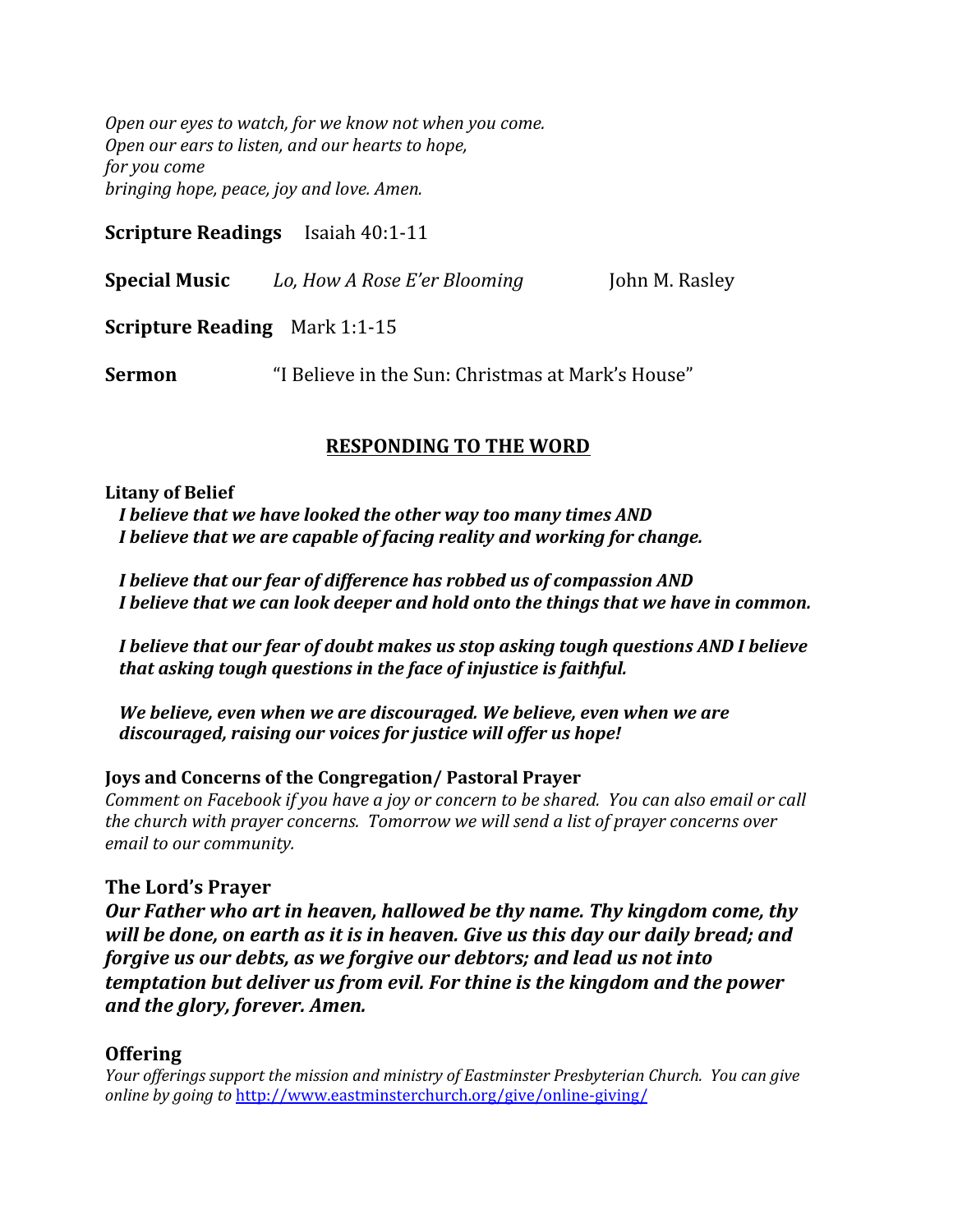



## **Charge & Benediction**

**Handbell Benediction** *I Believe*

## **Postlude**

## **Participants in today's service:**

Minister: Rev. Kristin Stroble Advent Wreath Lighters: Boyne Family Liturgist: Patsy King Director of Christian Education: Neil Myer Vocalists: Sue Rosser, GeDeane Graham Pianist: Tamar Mikeladze